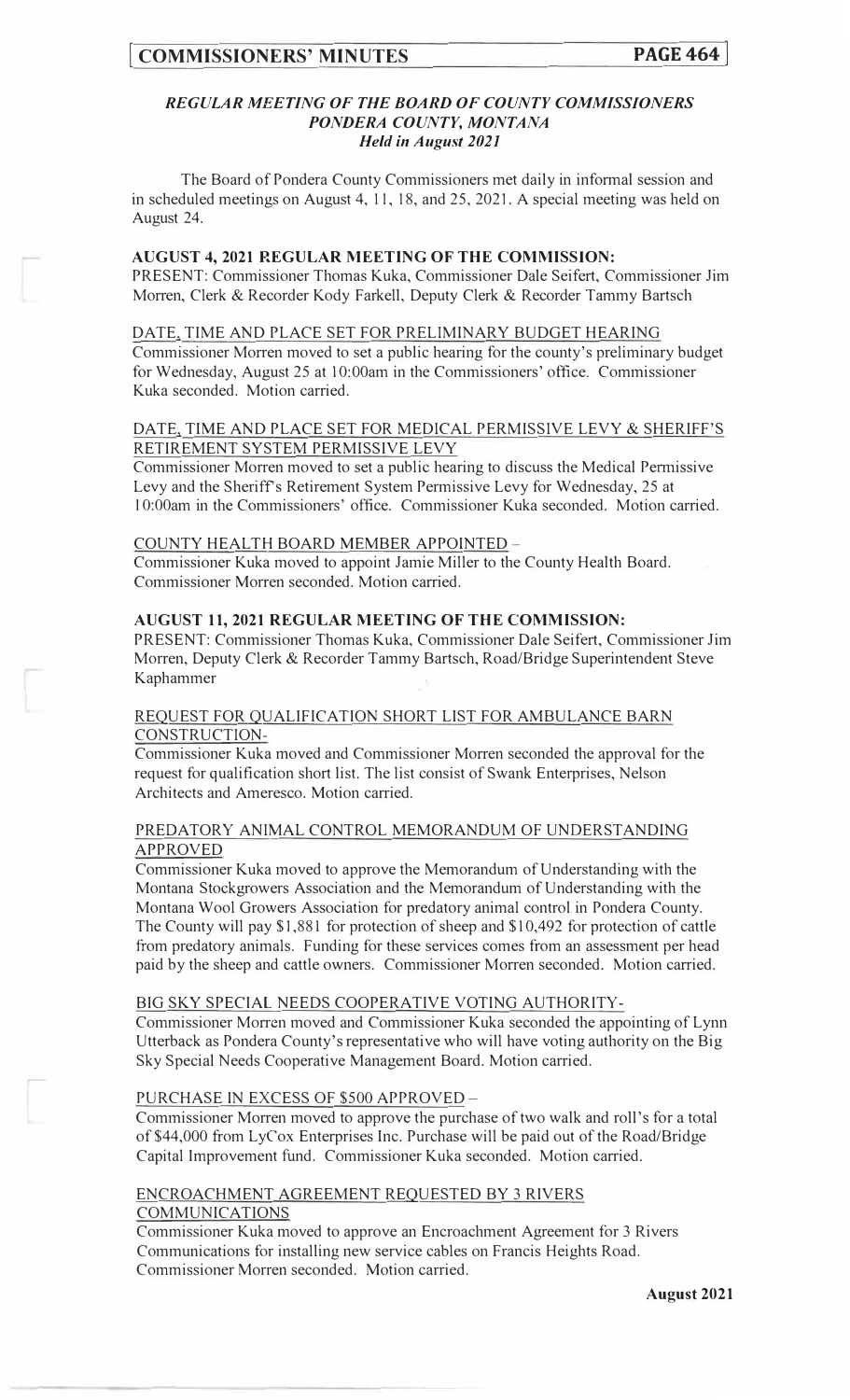# **AUGUST 18, 2021 REGULAR MEETING OF THE COMMISSION:**

PRESENT: Commissioner Thomas Kuka, Commissioner Dale Seifert, Commissioner Jim Morren, Clerk & Recorder Kody Farkell, Deputy Clerk & Recorder Tammy Bartsch, Road/Bridge Superintendent Steve Kaphammer, Public- Amanda Waldusky

Public Comment- Amanda Waldusky was present to comment on her concerns of a mask mandate on the students in the schools. She feels it should be up to the parents. Commissioner Seifert informed her that there was going to be a Health Board meeting the following day, and that subject would be on the agenda.

# RESOLUTION ON DESIGNATING THE ENVIRONMENTAL CERTIFYING OFFICIAL FOR GRANT PONDERA COUNTY MONTANA RESOLUTION #7 - 2021/22

# DESIGNATING THE ENVIRONMENTAL CERTIFYING OFFICIAL FOR GRANT

WHEREAS, the County of Pondera is applying to the Montana Department of Commerce for financial assistance from the Community Development Block Grant CARES Program (CDBG-CV) to replace existing boiler system and associated plumbing in the county courthouse;

WHEREAS, the County of Pondera has the legal jurisdiction and authority to construct, finance, operate, and maintain the Pondera County Courthouse;

NOW, THEREFORE, BE IT RESOLVED that Dale J Seifert, Pondera County Commissioner - Chairman is designated as the Environmental Certifying Official to produce an Environmental Review Record;

BE IT FURTHER RESOLVED that the County of Pondera agrees to comply with all applicable parts of Title I of the Housing and Community Development Act of 1974, as amended, and the Coronavirus Aid, Relief, and Economic Security Act of 2020, also known as the CARES Act, which have not been cited herein, as well as with other applicable federal laws and regulations, and all state laws and regulations and the requirements described in the CDBG Multi-Family Housing Development and Rehabilitation Application Guidelines and those that are described in the CDBG Grant Administration Manual.

Adopted this 18<sup>th</sup> day of August, 2021, as moved by Commissioner Morren, seconded by Commissioner Kuka, and passed on a 3-0 vote of the board. Effective on passage and approval.

BOARD OF COMMISSIONERS Pondera County, Montana

*Isl Dale J Sejfgrt*  Dale J Seifert, Chair

*ls(\_Thomas A Kuka*  Thomas A Kuka, Member

ATTEST:

*Isl Kody\_ L Farkell*  Kody L Farkell, Clerk and Recorder *Isl Jim Morre\_n\_*  Jim Morren, Member

PURCHASE IN EXCESS OF \$500 APPROVED

Commissioner Morren moved to approve the purchase of two V Blades from 3V Distributing for a total of \$33,500.00. Road/Bridge Superintendent Steve Kaphammer received quotes from 3V Distributing, Tractor & Equipment and Northwest Parts. Purchase will be paid out of the Road/Bridge Capital Improvement fund. Commissioner Kuka seconded. Motion carried.

JULY COMMISSION MINUTES APPROVED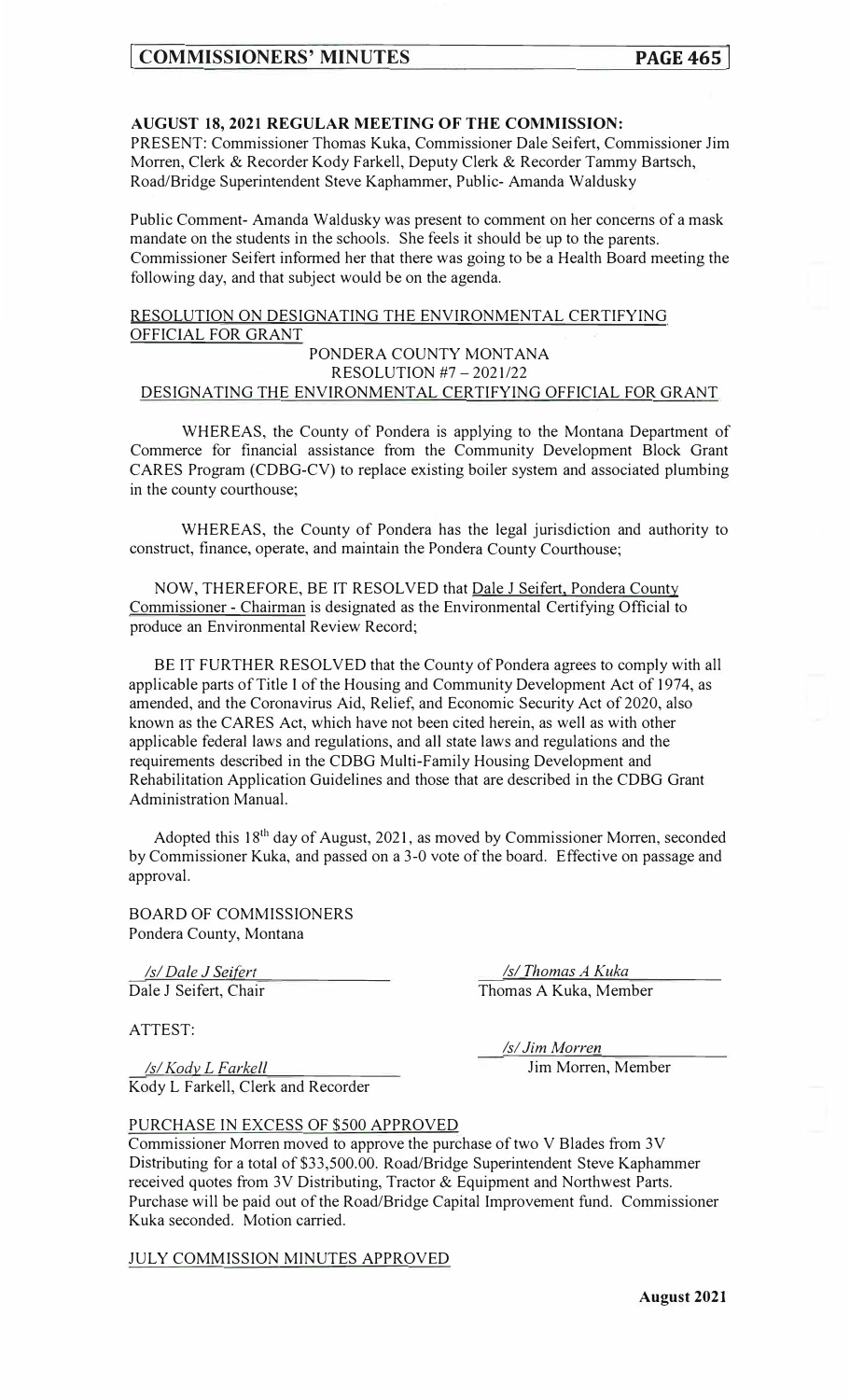# **COMMISSIONERS' MINUTES**

Commissioner Morren moved and Commissioner Kuka seconded to approve the July 2021 Minutes of the Commission. Motion carried.

# **AUGUST 24, 2021 SPECIAL MEETING OF THE COMMISSION:**

PRESENT: Commissioner Thomas Kuka, Commissioner Dale Seifert, Commissioner Jim Morren-by phone, Clerk & Recorder Kody Farkell, Deputy Clerk & Recorder Tammy Bartsch Public- Maria Cates, Amanda Waldusky, Nichole Widhalm, Barry Vanderbush, Heather Stokes, Tricia Patterson, Lance Stokes, Dennis Stokes, David Ginther, MacKenzie Graye, Gordon Nelsen, Julie Murack, Marcia Hanley, Callie Utterback, Amy Shaw, Cassie DeVries, Lynn Farrenkopf, Tom Farrenkopf, Tasha Stone, Clint Stone, Tim Salois, Lacy Nickol, David Cates, Erynn Chrisman, Jamie Miller

Public Comment- The consensus of the comments from the public were against a mask mandate. Some of the remarks were "Pro choice masks, masks do not work, it should be an option for the parents and public, masks are dirty and harmful". MacKenzie Graye, from The Independent Observer, notified the Commissioners that the special meeting was not published in the paper. Commissioner Seifert responded explaining the urgency of the special meeting, due to school starting the next day.

#### COUNTY MASK MANDATE-

Pondera County Health Nurse made a recommendation for the Commission to pick a number of positive Covid-19 cases. If that number is reached, masks should be mandated for IO days or when the number comes down. Commissioner Kuka moved and Commissioner Morren seconded to not mandate masks in Pondera County. Motion car<sup>r</sup> ied.

## HEARING CONDUCTED ON HEALTH INSURANCE PREMIUM GAP PERMISSIVE LEVY

Attending: Commissioner Dale Seifert, Commissioner Thomas Kuka, Clerk & Recorder Kody Farkell, Deputy Clerk & Recorder Tammy Bartsch

The notice of the hearing was published in The Independent-Observer and the Yalierian August 11 and 18, 2021 issues.

Commissioner Seifert called the hearing to review the proposed Health Insurance Premium Gap Permissive Levy to order at 10:01 a.m.at the Pondera County Commissioners office,  $20\,4<sup>th</sup>$  Ave SW, Conrad. There was no comment from the public and no written comment was received.

The County is authorized to levy up to 19 mills for the levy. The levying amount equals \$223,110.00. Clerk & Recorder Farkell explained that the County will most likely only levy 12.0 mills for the upcoming fiscal year.

Commissioner Kuka moved to approve the Health Insurance Premium Gap Permissive Levy. Commissioner Seifert seconded. Motion carried.

Hearing closed at 10:05 a.m.

# HEARING CONDUCTED ON SHERIFF RETIREMENT SERVICE PERMISSIVE LEVY

Attending: Commissioner Dale Seifert, Commissioner Thomas Kuka, Clerk & Recorder Kody Farkell, and Deputy Clerk & Recorder Tammy Bartsch

The notice of the hearing was published in The Independent-Observer and the Yalierian August 11 and 18, 2021 issues.

Commissioner Seifert called the hearing to review the proposed Sheriff Retirement Service Pennissive Levy to order at I 0:05 a.m. at the Pondera County Commissioners office, 204<sup>th</sup> Ave SW, Conrad. There was no comment from the public and no written comment was received.

The County is authorized to levy 1.215 mills for the levy. The levying amount equals \$20,509.00.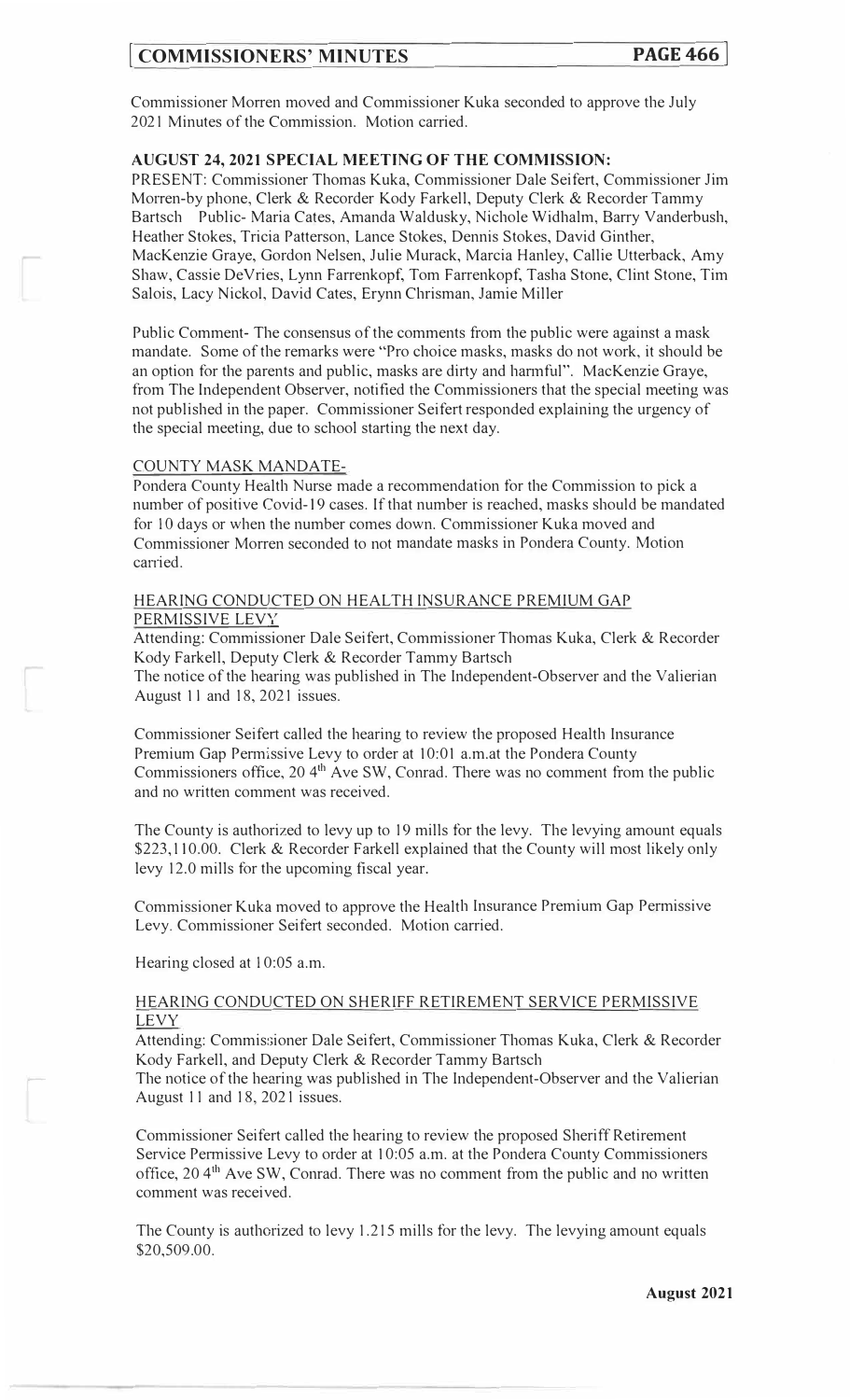# **[ COMMISSIONERS' MINUTES PAGE467]**

Commissioner Kuka moved to approve the Sheriff Retirement Service Permissive Levy. Commissioner Seifert seconded. Motion carried.

Hearing closed at 10:07 a.m.

HEARING ON FINAL BUDGET FOR FISCAL YEAR 2021-22 Attending: Commissioner Dale Seifert, Commissioner Thomas Kuka, Clerk & Recorder Kody Farkell, and Deputy Clerk & Recorder Tammy Bartsch The notice of the hearing was published in The Independent-Observer and the Valierian August 11 and 18, 2021 issues.

Commissioner Seifert called the hearing to review the proposed County budget to order at 10:07 a.m.at the Pondera County Commissioners office, 20 4<sup>th</sup> Ave SW, Conrad. There was no public in attendance and no written comments were received.

The Commissioners met with department heads in May and June regarding their department requests. All areas of the budget were discussed among the Commissioners and Clerk and Recorder during the months of June, July and August, resulting in the final budget which is the subject of the hearing. Those in attendance discussed the major expenditures expected in each department, as well as the revenues to be received. Being no further discussion, the hearing was closed at 10:15 a.m.

# **AUGUST 25, 2021 REGULAR MEETING OF THE COMMISSION:**

PRESENT: Commissioner Thomas Kuka, Commissioner Dale Seifert, Clerk & Recorder Kody Farkell, Deputy Clerk & Recorder Tammy Bartsch

RESOLUTION ON RESCINDING PONDERA COUNTY STAGE 1 FIRE RESTRICTIONS

PONDERA COUNTY RESOLUTION #8 - 2021/22

# RESCINDING PONDERA COUNTY STAGE 1 FIRE RESTRICTIONS

WHEREAS, lower temperatures and increased precipitation have occurred within Pondera County during the month of August, resulting in lower fire danger: and

WHEREAS the need for fire restrictions has lessened by the increased moisture;

WHEREAS the Pondera County Commissioners feel that the Stage 1 Fire Restrictions placed upon the County by Resolution #3-2021/22, are no longer necessary;

IT IS HEREBY RESOLVED, Resolution #3-2021/22 Stage 1 Fire Restrictions placed upon the County by is longer in effect;

Adopted this 25th day of August, 2021 as moved by Commissioner Kuka, seconded by Commissioner Morren, and passed on a 2-0 vote of the board. Effective on passage and approval.

BOARD OF COMMISSIONERS Pondera County, Montana

*Isl Dale J Seifert*  Dale J Seifert, Chair

*Isl Thomas A Kuka*  Thomas A Kuka, Member

ATTEST:

*ls/KQcly\_ L F arkell*  Kody L Farkell, Clerk and Recorder *Isl Jim Mo\_r\_ren*  Jim Morren, Member

RESOLUTION ON AUTHORIZING COST-OF-LIVING SALARY ADJUSTMENTS

PONDERA COUNTY, MONTANA

**August 2021**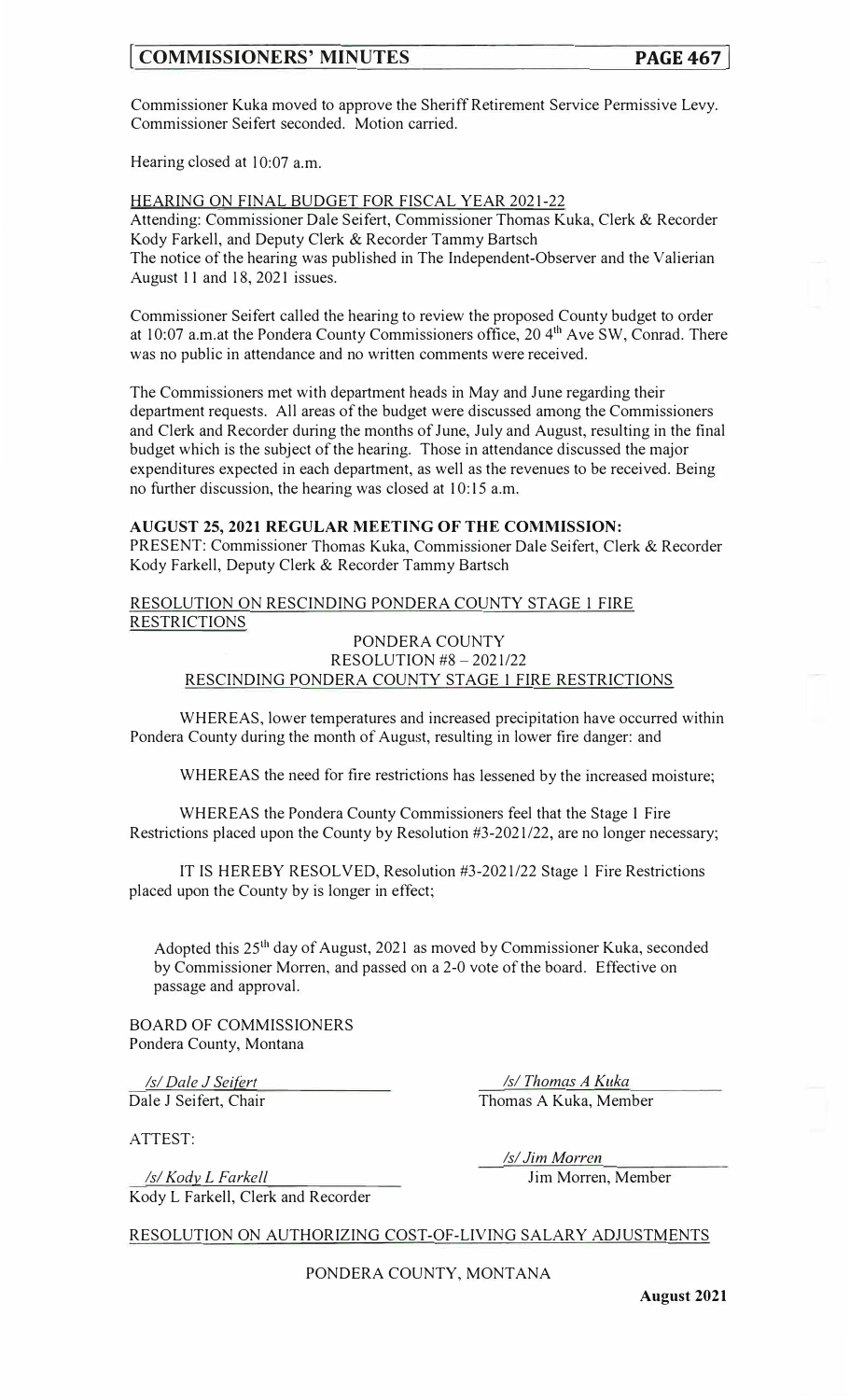# **EXECUTE: PAGE 468 PAGE 468**

# RESOLUTION #9 - 2021 /22 AUTHORIZING COST-OF-LIVING SALARY ADJUSTMENTS

WHEREAS, the 2001 Legislature provided that County governing bodies create a county compensation board that shall prepare a compensation schedule for county elected officials for the succeeding fiscal year. The recommended compensation schedule shall be approved by a majority of the board including at least two commissioners, and

WHEREAS, the Commissioners appointed the County Compensation Board and the Board met during a public hearing called by the Commissioners on June 9, 2021 and discussed several suggested compensation schedules for elected officials for FY2021-22; and

WHEREAS, the County Compensation Board recommended that compensation for elected officials in Pondera County for FY202 l-22 be increased by an amount up to a 4.5% cost-of-living adjustment; the recommendation was approved by the members of the Compensation Board, and

NOW, THEREFORE, BE IT RESOLVED that, effective August 26, 2021, the County will pay a cost-of-living salary adjustment of 4.5% for elected officials based on the Clerk and Recorder's base salary to be added to the salaries of Pondera County elected officials. Additional compensation of \$2,000 annually for Commissioners and Sheriff will remain at the statutory rates. Additional compensation of \$2,000 was approved for the Clerk and Recorder who also serves as Election Administrator (pursuant to 7-4-2503(d), MCA, effective October l, 2005).

Treasurer/Superintendent of Schools \$52,116.74 plus additional compensation of \$3,500 for combined office

Clerk of Court

\$52,116.74

Clerk and Recorder \$52,116.74 plus additional compensation of \$2,000 per year allowed under statute for Election Administrator duties

Commissioner \$54,116.74 includes additional compensation of \$2,000 per year required by statute

Sheriff/Coroner \$55,1954.68 includes additional compensation of \$2,000 per year required by statute (Sheriff) plus additional \$2,000 for combined Coroner office Deputies Sheriff/Coroner will receive \$50 per coroner call less than 8 hours in duration and/or \$100 per coroner call more than 8 hours in duration

County Attorney/Public Administrator \$98,797.64 State of Montana will pay reimburse the County at a rate set by statute, pursuant to 7-4-2502, MCA (2007)

Justice of the Peace \$52,116.74

BE IT FURTHER RESOLVED that the Commissioners hereby set the gross base wages for undersheriff at 98% of the Sheriff base salary, deputies with one year or more at the Pondera County Sheriff's Department at 86% of the Sheriff salary, and deputies under one year at the Pondera County Sheriff Department will be paid 85% of the Sheriff salary. Sheriff's department longevity shall be calculated pursuant to state statutes. Deputies to other elected officials will be paid at 86% of the Clerk & Recorder's base salary.

The cost-of-living increase and raise for non-deputy hourly full-time and regular part-time employees is hereby set at an increase of 4.50%.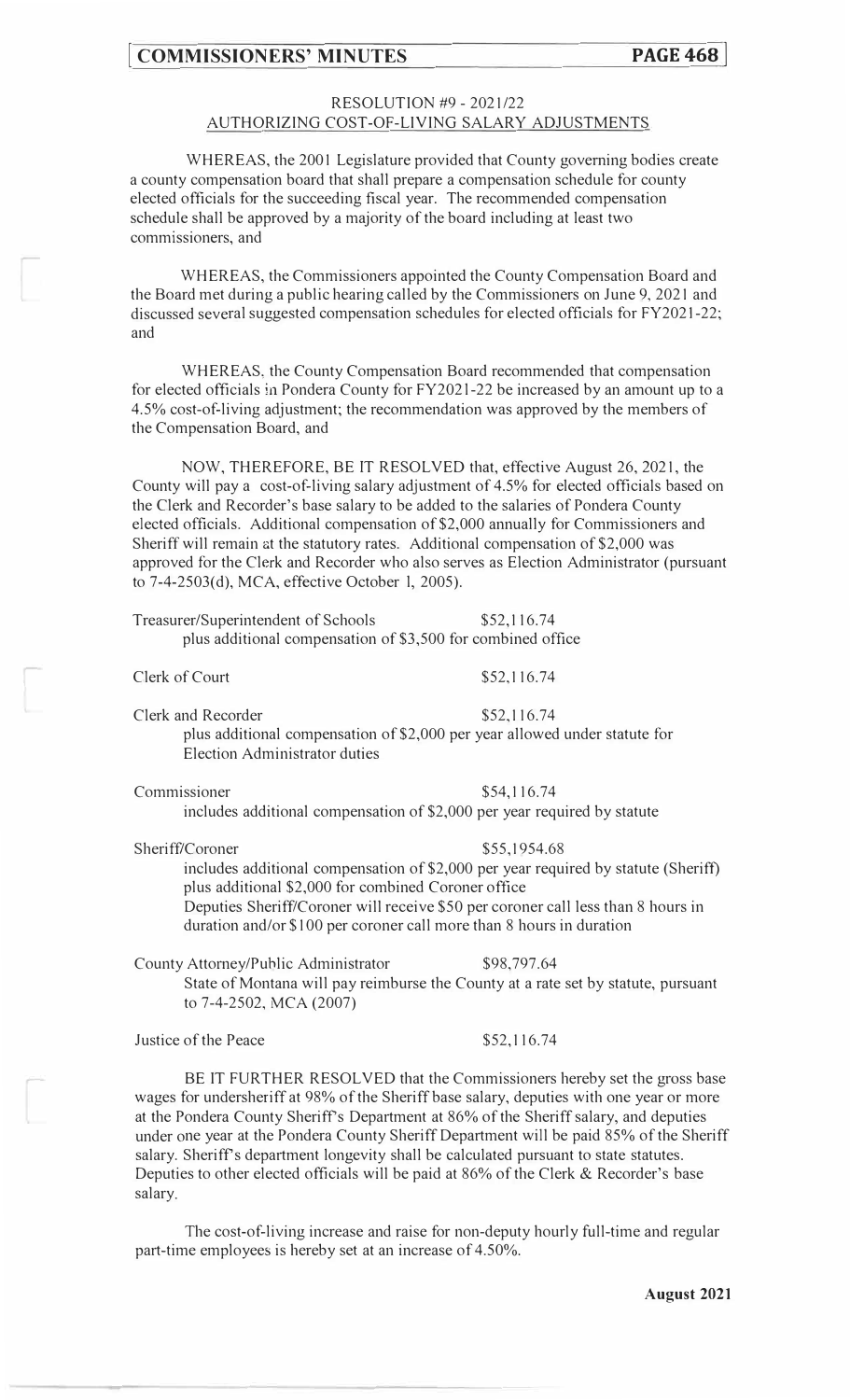# **I COMMISSIONERS' MINUTES PAGE469]**

Airport manager salary will remain at \$150 per month Seasonal employees' hourly rates will remain the same Temporary employee hourly rates will remain the same

Adopted this  $25<sup>th</sup>$  day of August, 2021 as moved by Commissioner Kuka, seconded by Commissioner Seifert, and passed on a 2-0 vote of the board. Effective August 26, 2021.

BOARD OF COMMISSIONERS Pondera County, Montana

*Isl Dale J Seifert*  Dale J Seifert, Chair

*Isl Thomas A Kukq*  Thomas A Kuka, Member

ATTEST:

*Isl Kody\_ L Farkell* 

Absent

Jim Morren, Member

Kody L Farkell, Clerk and Recorder

# RESOLUTION APPROVING FINAL BUDGET FOR PONDERA COUNTY FOR **FISCAL YEAR 2021/22**

# PONDERA COUNTY, MONTANA RESOLUTION #10 APPROVING FINAL BUDGET FOR PONDERA COUNTY FOR FISCAL YEAR 2021/22

WHEREAS, pursuant to Sections 7-6-4021, 7-6-4024 and 7-6-4030, MCA, the Board of County Commissioners of Pondera County, Montana, has held a public hearing and passed resolutions as applicable on the proposed budget of Pondera County for fiscal year 2021/22 as required by law; and

WHEREAS, Sections 7-6-4034 through 7-6-4036, MCA, provide for the fixing of various tax levies to raise funds sufficient to meet said expenditures authorized in the budget; and

WHEREAS, amendments to the final budget may be made throughout the fiscal year as provided in 7-6-4031; and

WHEREAS the Department of Revenue has provided the County with the certified value of a mill in each taxing jurisdiction in the County, as \$17,162.273 countywide and \$13,562.531 rural; and

NOW, THEREFORE, BE IT RESOLVED that the final county budget as set out below be, and the same is, hereby adopted as the final budget for fiscal year 2021/22 and that warrants be issued in accordance with laws appertaining thereto.

|             |                        | <b>COUNTYWIDE</b>   |           |              |
|-------------|------------------------|---------------------|-----------|--------------|
|             | Assessed Valuation:    | 779,882,907         |           |              |
|             | Tax Valuation:         | 17,162,273          |           |              |
|             | 1 Mill Yields:         | 17,162.273          |           |              |
| <b>FUND</b> |                        | <b>BUDGETED</b>     |           | <b>VOTED</b> |
| NO.         | <b>FUND NAME</b>       | <b>EXPENDITURES</b> | MILL LEVY | MILL LEVY    |
| 1000        | <b>GENERAL</b>         | 2,146,605           | 69.69     |              |
| 2130        | <b>BRIDGE</b>          | 584,789             | 21.60     |              |
| 2140        | WEED                   | 164,585             | 3.55      |              |
| 2160        | <b>COUNTY FAIR</b>     | 4.225               | 0.18      |              |
| 2190        | <b>COMP INSURANCE</b>  | 249,010             | 13.00     |              |
| 2230        | <b>AMBULANCE</b>       | 48,160              | 1.00      |              |
| 2235        | <b>COUNTY HOSPITAL</b> | 339,000             | 2.00      |              |
| 2280        | <b>SENIOR CITIZENS</b> | 30,000              | 1.54      |              |

#### **August 2021**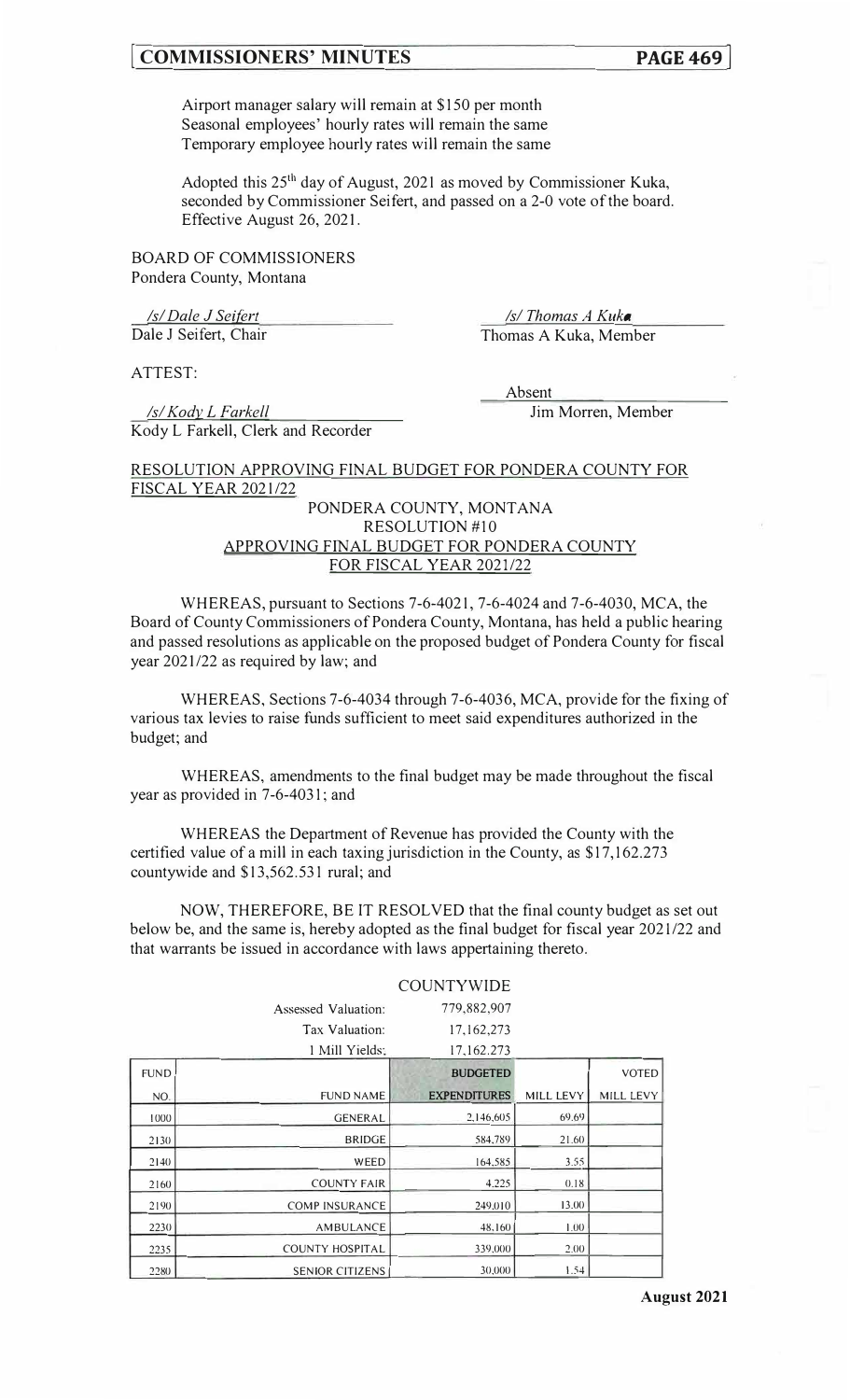# I **COMMISSIONERS' MINUTES PAGE470]**

| 2290 | <b>EXTENSION</b>    | 137,305   | 5.00   |  |
|------|---------------------|-----------|--------|--|
| 2300 | PUBLIC SAFETY       | 1,202,793 | 34.75  |  |
| 2370 | <b>RETIREMENT</b>   | 275,000   | 7.5()  |  |
| 2371 | <b>GROUP HEALTH</b> | 490,200   | 7.50   |  |
|      | <b>TOTALS</b>       | 5.671.672 | 167.31 |  |

|             |                               | <b>COUNTYWIDE</b>   | <b>VOTED</b> | <b>LEVIES</b>    |
|-------------|-------------------------------|---------------------|--------------|------------------|
|             | Assessed Valuation:           | 779,882,907         |              |                  |
|             | Tax Valuation:                | 17, 162, 273        |              |                  |
|             | 1 Mill Yields:                | 17, 162, 273        |              |                  |
| <b>FUND</b> |                               | <b>BUDGETED</b>     |              | <b>VOTED</b>     |
| NO.         | <b>FUND NAME</b>              | <b>EXPENDITURES</b> | MILL LEVY    | <b>MILL LEVY</b> |
| 2220        | COUNTY LIBRARIES (VOTED LEVY) | 312,868             |              | 18.23            |
| 2372        | PERMISSIVE MEDICAL            | 223.510             | 13(00)       |                  |
| 2373        | PERMISSIVE SHERIFF RETIREMENT | 20,540              | 1.195        |                  |
| 4016        | HOSPITAL CAPITAL IMPROVEMENT  | 1.379.225           |              | 12.21            |
| 7380        | PORT AUTHORITY                | 90.473              |              | 4.00             |
|             | <b>TOTALS</b>                 | 2,026,616           | 14.195       | 34.44            |

|      | <b>BRADY WATER &amp; SEWER</b>  |         |                      |
|------|---------------------------------|---------|----------------------|
|      | DISTRICT DEBT SERVICE           |         | <b>VOTED</b><br>MILL |
|      | Assessed Valuation:             | 107,683 | <b>LEVY</b>          |
|      |                                 |         | 143.42               |
|      | 1 Mill Yields:                  | 107.683 |                      |
| 7360 | <b>BRADY WATER DEBT SERVICE</b> | 15,444  | 143.42               |

Assessed Valuation:

| RURAL.      |
|-------------|
| 567,926,123 |
| 13.562.531  |

|             | Tax Valuation:            | 13,562,531          |           |              |
|-------------|---------------------------|---------------------|-----------|--------------|
|             | 1 Mill Yields:            | 13,562.531          |           |              |
| <b>FUND</b> |                           | <b>BUDGETED</b>     |           | <b>VOTED</b> |
| NO.         | <b>FUND NAME</b>          | <b>EXPENDITURES</b> | MILL LEVY | MILL LEVY    |
| 2110        | <b>ROAD</b>               | 1,216,150           | 41.62     |              |
| 7200        | RURAL FIRE (REGULAR LEVY) | 234,111             | 7.42      |              |
| 72(0)       | RURAL FIRE (VOTED LEVY)   | 20,894              |           | 1.541        |
|             | <b>TOTAL</b>              | 1,471,155           | 49.04     | 1.541        |

# SPECIAL DISTRICTS

|      |             | CEMETERY DISTRICT #1 (VALIER)           |      |
|------|-------------|-----------------------------------------|------|
|      | 239,892,819 | Assessed Valuation:                     |      |
|      | 5,000,098   | Tax Valuation:                          |      |
|      | 5,000.098   | 1 Mill Yields:                          |      |
| 4.34 | 69,700      | CEMETERY DISTR #1 (REGULAR LEVY)        | 7203 |
| 3.52 | 17,600      | CEMETERY DISTR#1 (VOTED LEVY)           |      |
| 7.86 | 87,300      | <b>TOTAL</b>                            |      |
|      |             | <b>CEMETERY DISTRICT #2</b><br>(CONRAD) |      |
|      | 539,990,091 | <b>Assessed Valuation:</b>              |      |
|      | 12,162,175  | Tax Valuation:                          |      |
|      | 12,162.175  | 1 Mill Yields:                          |      |
| 7.99 | 229,374     | <b>CEMETERY DISTRICT #2</b>             | 7201 |

# **August 2021**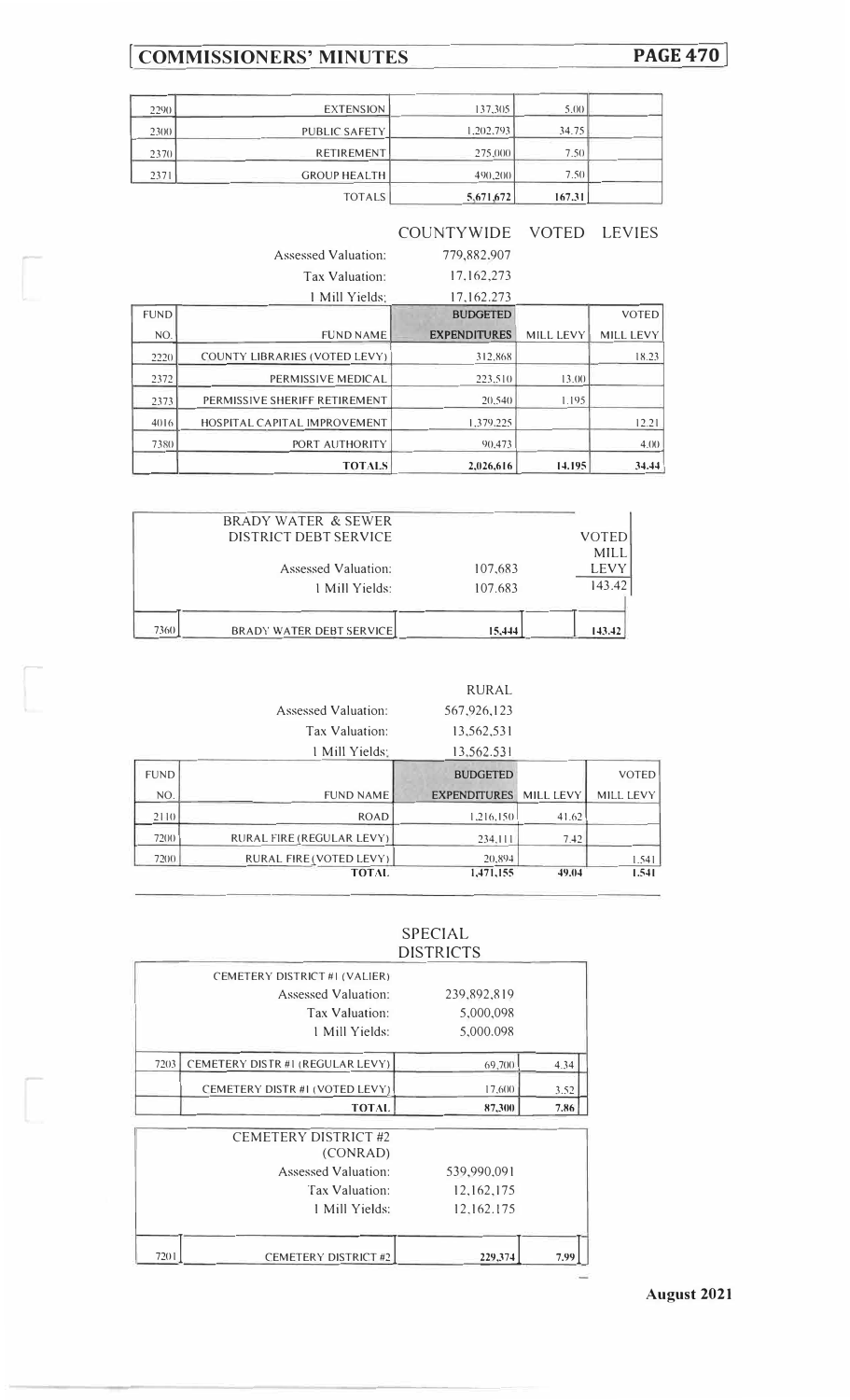# **I COMMISSIONERS' MINUTES**

# **PAGE471]**

| 7206 | SOIL CONSERV (PERMISSIVE LEVY)<br><b>TOTAL</b> | 2,181<br>118.336 | 0.25<br>2.97 |
|------|------------------------------------------------|------------------|--------------|
|      |                                                |                  |              |
| 7206 | SOIL CONSERV (REGULAR LEVY)                    | 116,155          | 2.72         |
|      | 1 Mill Yields:                                 | 8,723.280        |              |
|      | Tax Valuation:                                 | 8,723,280        |              |
|      | Assessed Valuation:                            |                  |              |
|      | CONSERVATION DISTRICT                          |                  |              |

# NON-LEVIED FUNDS

| <b>FUND</b><br>NO. | <b>FUND NAME</b>                       | <b>BUDGETED</b><br><b>EXPENDITURES</b> |
|--------------------|----------------------------------------|----------------------------------------|
| 2150               | PREDATORY ANIMAL                       | 12,374                                 |
| 2170               | COUNTY AIRPORTS                        | 81,499                                 |
| 2260               | EMERGENCY DISASTER                     | 5,116                                  |
| 2390               | <b>DRUG FORFEITURE</b>                 | 27,621                                 |
| 2393               | RECORDS PRESERVATION                   | 36,951                                 |
| 2401               | <b>BRADY LIGHTS</b>                    | 5,000                                  |
| 2800               | ALCOHOL REHABILITATION                 | 27,000                                 |
| 2811               | <b>DUI PREVENTION</b>                  | 7,044                                  |
| 2820               | GAS APPORTIONMENT TAX                  | 217,560                                |
| 2821               | ENHANCED GAS TAX (BARSAR)              | 262,943                                |
| 2830               |                                        |                                        |
|                    | <b>JUNK VEHICLE</b>                    | 11,698                                 |
| 2840               | NOXIOUS WEED GRANT                     | 83,165                                 |
| 2850               | 911 EMERGENCY                          | 509,400                                |
| 2851               | E-911 & GPS/GIS PROJECT GRANT          | 8,219                                  |
| 2853               | 9-1-1 CAD GRANT                        | 107,800                                |
| 2854               | 9-1-1 RADIO GRANT                      | 140,353                                |
| 2859               | COUNTY LAND INFORMATION                | 22,295                                 |
| 2860               | LAND USE PLANNING                      | 35,751                                 |
| 2866               | NORTHERN TRANSIT INTERLOCAL            | 40,357                                 |
| 2894               | STATE ALLOCATED FED ROYALTY            | 12,870                                 |
| 2900               | PILT                                   | 1,029,287                              |
| 2902               | FOREST RESERVE, TITLE III              | 44,042                                 |
| 2917               | VICTIM & WITNESS ADV                   | 1,698                                  |
| 2958               | EP (DES )GRANTS                        | 135,520                                |
| 2961               | PERFORMANCE MANAGEMENT GRANT           | 5,769                                  |
| 2963               | ORAL HEALTH GRANT                      | 89,585                                 |
| 2964               | <b>ALLIANCE FOR YOUTH</b>              | 55,150                                 |
| 2966               | COVID-19 MENTAL HEALTH GRANT           | 8,204                                  |
| 2971               | WOMEN/INFANTS/CHILD GRANT              | 25,755                                 |
| 2973               | MATERNAL/CHILD HEALTH                  | 16,758                                 |
| 2976               | IMMUNIZATION ACTION GRANT              | 27,019                                 |
| 2978               | CHRONIC DISEASE PREVENTION GRANT       | 67,323                                 |
| 2980               | <b>HEALTH CARE FOUNDATON GRANT</b>     | 810                                    |
| 2995               | AMERICAN RESCUE PLAN ACT               | 574,075                                |
| 4009               | PUBLIC SAFETY CAPITAL IMPROVEMENT      | 482,149                                |
| 4010               | JUNK VEHICLE CAPITAL IMPROVEMENT       | 24,323                                 |
| 4011               | AMBULANCE CAPITAL IMPROVEMENT          | 95,430                                 |
| 4012               | <b>GEN FUND CAPITAL IMPROVEMENT</b>    | 1,062,562                              |
| 4013               | ROAD/BRIDGE CAPITAL IMPROVEMENT        | 926,721                                |
| 4014               | WEED DISTRICT CAPITAL IMPROVEMENT      | 60,443                                 |
| 7202               | CONRAD TV                              | 53,804                                 |
|                    | RURAL FIRE DIST CAPITAL<br>IMPROVEMENT | 108,145                                |
| 7208               | <b>TOTAL</b>                           |                                        |
|                    |                                        | 6,549,588                              |

LEVIED FUNDS NON-LEVIED FUNDS

# **GRAND TOTAL**

\$9,619,897 6.549,588 **\$16,169,485**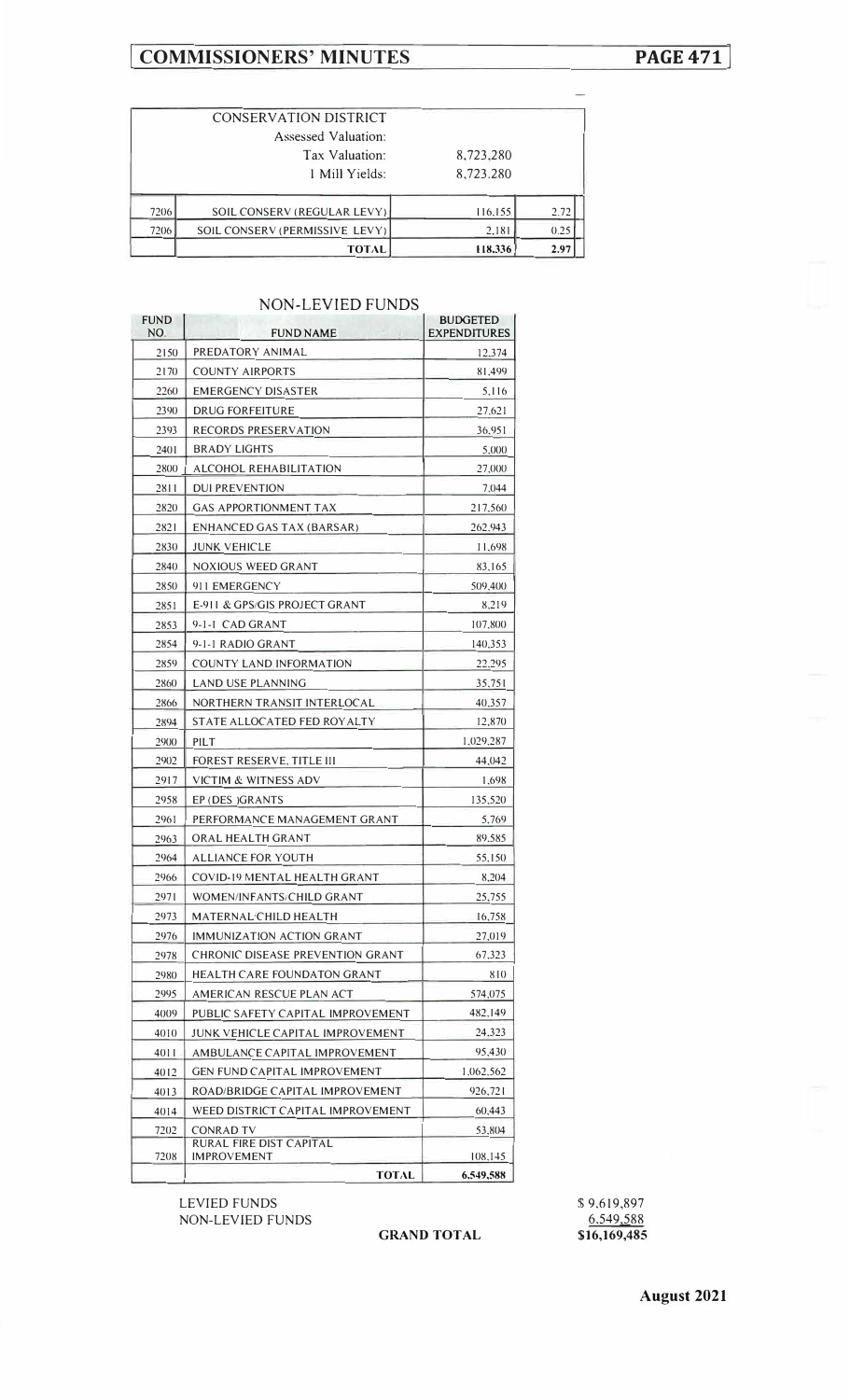# **COMMISSIONERS' MINUTES PAGE 47**

BE IT FURTHER RESOLVED that the final budget may be amended throughout the fiscal year as provided in 7-6-4031, MCA.

Adopted this 25<sup>th</sup> day of August, 2021 as moved by Commissioner Kuka seconded by Commissioner Seifert, and passed on a 2-0 vote of the board. Effective July 1, 2021.

BOARD OF COMMISSIONERS Pondera County, Montana

*Isl Dale J Seifgrt*  Dale J Seifert, Chair

*Isl Thomas A Kuka*  Thomas A Kuka, Member

ATTEST:

*Isl Kody\_ L Farkell*  Kody L Farkell, Clerk and Recorder Absent

Jim Morren, Member

ADMINISTRATIVE MATERIALS "G" AGRICULTURAL COVENANT-Commissioner Kuka moved to allow an agricultural covenant to be placed on a tract of land in NW1/4 of T28N, R4W, Section 26 being 147.74 acres as permitted under the Montana Subdivision and Platting Act, 76-3-101 through 76-3-625, MCA. Commissioner Seifert seconded. Motion carried.

#### CLAIMS APPROVED FOR PAYMENT

| <i>FUND</i> |                                            |            |
|-------------|--------------------------------------------|------------|
| Fund        | <b>Fund Description</b>                    |            |
| 1000        | GENERAL                                    | 33,230.41  |
| 2110        | <b>ROAD</b>                                | 14.851.01  |
| 2130        | <b>BRIDGE</b>                              | 5.451.87   |
| 2140        | WEED                                       | 4,189.72   |
| 2160        | <b>COUNTY FAIR</b>                         | 507.69     |
| 2170        | <b>AIRPORT</b>                             | 2.097.42   |
| 2190        | <b>COMPREHENSIVE INSURANCE</b>             | 163.680.89 |
| 2230        | AMBULANCE                                  | 6.516.57   |
| 2290        | <b>EXTENSION SERVICE</b>                   | 5,939.04   |
| 2300        | PUBLIC SAFETY (LAW<br><b>ENFORCEMENT</b> ) | 12,856.96  |
| 2393        | RECORDS PRESERVATION                       | 6,442.83   |
| 2401        | <b>BRADY LIGHTS</b><br><b>MAINTENANCE</b>  | 292.83     |
| 2821        | <b>ENHANCED GAS TAX</b><br>(BARSAR)        | 10,000.00  |
| 2830        | <b>JUNK VEHICLE</b>                        | 2,435.15   |
| 2850        | 911 EMERGENCY                              | 1,340.81   |
| 2854        | 911 RADIO PURCHASE GRANT                   | 3.510.97   |
| 2860        | LAND USE PLANNING                          | 447(00)    |
| 2866        | NORTHERN TRANSIT<br><b>INTERLOCAL</b>      | 1,163.14   |
| 2958        | EP (DES) GRANTS                            | 2,325.67   |
| 2963        | ORAL HEALTH SERVICES<br>GRANT              | 170.00     |
| 2964        | <b>ALLIANCE FOR YOUTH</b>                  | 607.72     |
| 2966        | COVID-19 MENTAL HEALTH<br><b>GRANT</b>     | 1,790.98   |
| 2973        | MATERNAL CHILD HEALTH                      | 1,136.02   |
| 2978        | CHRONIC DISEASE GRANT                      | 184.51     |
| 4009        | PUBLIC SAFETY CAPITAL IMP                  | 8,335.00   |
| 4013        | ROAD/BRIDGE EQUIP PURCHSE                  | 20,691.00  |
| 7920        | <b>REFUND FUND</b>                         | 467.97     |

TOTAL CLAIMS 310,663.18